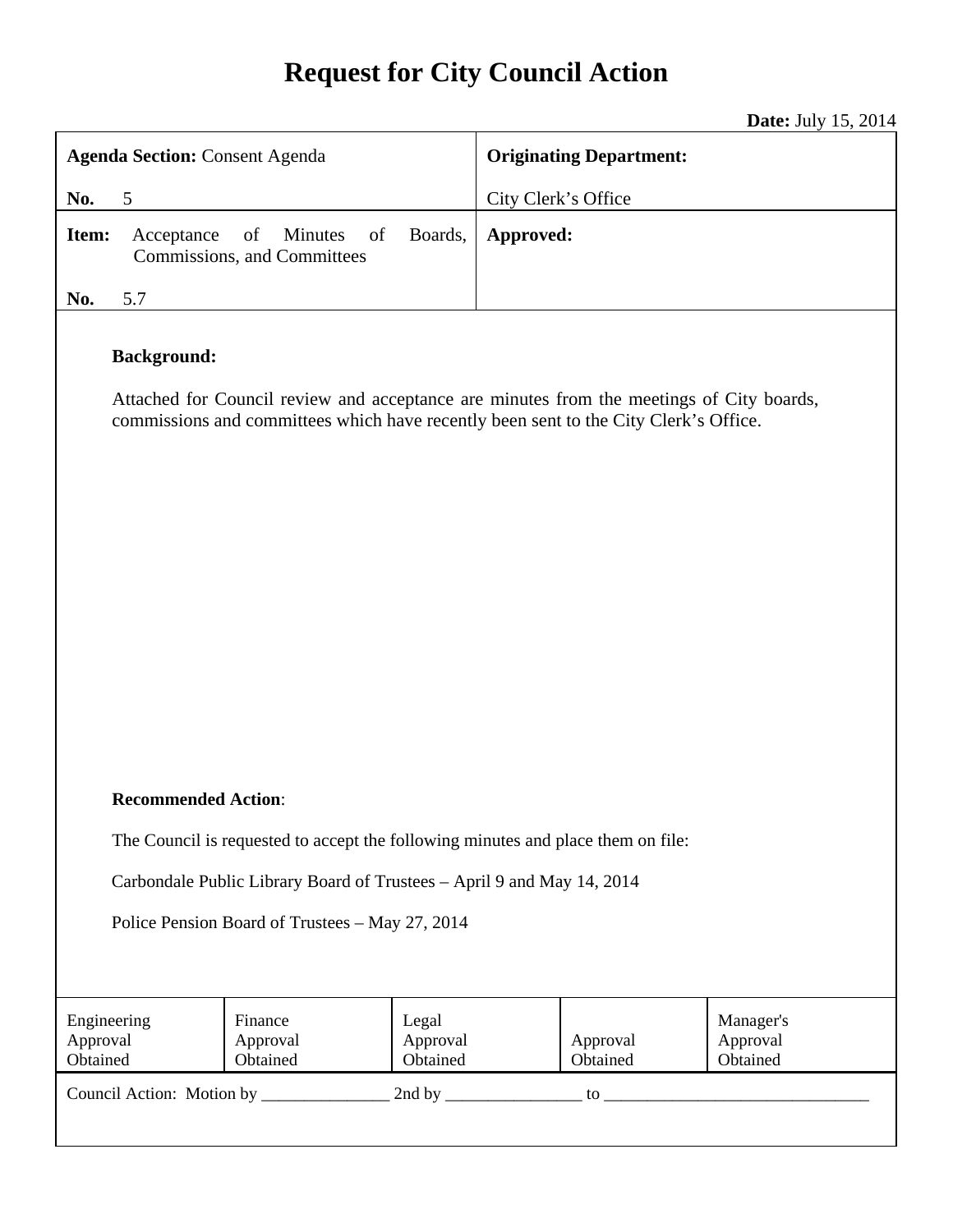#### **Carbondale Public Library Board of Trustees**

Wednesday, April 9, 2014 Meeting Room 4:30 p.m. 405 West Main St.

#### **MINUTES**

#### **Call to order.**

Meeting called to order at 4:32 p.m.

#### **Roll call.**

Introductions, audience and visitors. Visitors are asked to introduce themselves at this time and present any issues they wish to discuss. Visitors wishing to address specific agenda items will be granted two to five minutes at the discretion of the President, not to exceed a total of twenty minutes.

#### **Present.**

Roland Person, President (2) Philip Brown, Vice President Susan Tulis, Secretary Don Prosser, Treasurer (2) Joyce Hayes (1) Barbara Levine Harriet Simon (1) Sharifa Stewart (1)

#### **Absent.**

Julian Pei  $(1 + 7$  excused)

The number following the Trustee's name indicates the number of absences this fiscal year.

#### **Staff present.**

Diana Brawley Sussman, Library Director Gwen Hall, Finance Manager

#### **Visitors present.**

Twelve visitors.

**President's report.**  None.

#### **Secretary's report.**

1. Approval of the March 12, 2014 minutes. Harriet Simon made a motion to approve minutes. Barbara

Levine seconded. MOTION Passed unanimously.

## **Correspondence and communications.**

None.

#### **Financial report.**

1. Approval of bills payable up to and including bills due April 16, 2014 to May 15, 2014. Philip Brown made a motion to pay bills. Susan Tulis seconded. MOTION passed unanimously. 2. Appointment of Trustee(s) to serve on the Finance Committee. Harriet Simon nominated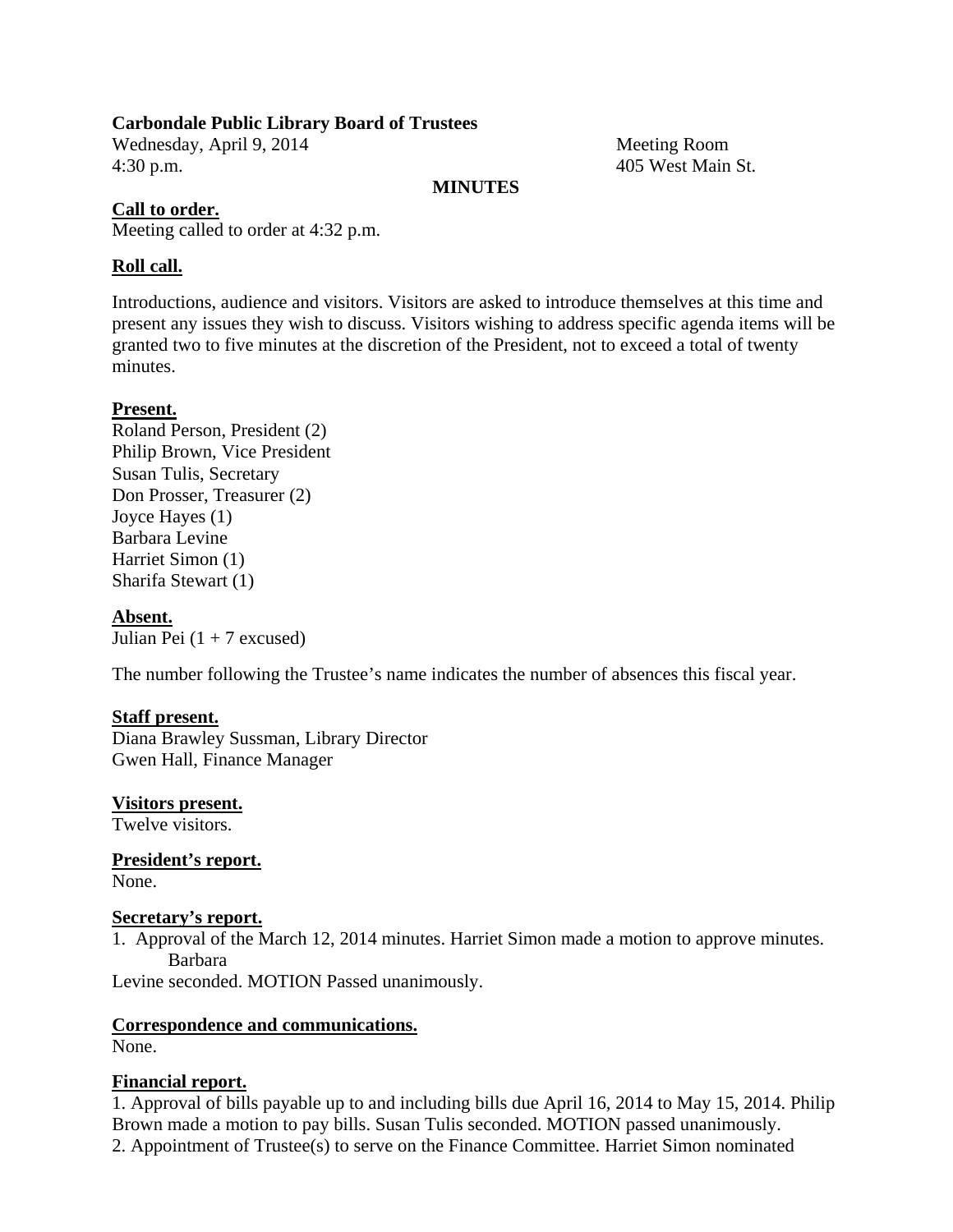Roland Person to serve in place of Julian Pei on the Finance Committee. Barbara Levine seconded. MOTION passed unanimously.

3. Set Finance Committee meeting near end of April: April 28, 2014 at 10:00 a.m.

4. Authorize the finance committee to approve all bills to be paid by the last day of the fiscal year, not to exceed budgetary authority. Barbara authorizes finance committee to pay bills. Joyce Hayes seconded. MOTION passed unanimously.

5. Acceptance of the financial report for March 2014. Discussed end of fiscal year finances. Don Prosser made a motion to approve the financial report. Susan Tulis seconded. MOTION passed unanimously.

# **Librarian's report.**

1. Building and grounds maintenance and construction. We expect the new entryway structures to be installed and the interior skylight to be repaired this month when weather permits. The Illinois State Library has granted us an extension on our April 16 due date for construction to be completed and expended, so we will not be in violation of our grant agreement if the project is delayed.

2. Staff Day. The library will be closed on April 11 for our annual staff day. Staff will receive Nonviolent Intervention Training provided by H-Group to learn how to recognize and deescalate anger during simple disagreements and more threatening situations. They will also take a backstage tour of McLeod Theater.

3. Library marketing and community outreach. We are hoping to have Lisa Poignant Waskin, Director of the Hodgkins Public Library District in Illinois visit with key staff, and then with our board and Friends at the June board meeting. Ms. Waskin has worked on Marketing with many libraries, and taught marketing at the University of Illinois. We would cover her travel expenses and make a small donation to her library.

4. Other. We are working on many community-focused projects, for example: H-Group submitted a federal drug-free community grant on behalf of the Positive Youth Development Coalition, which the Library Director co-chairs; the Library Director wrote an Ezra Jack Keats grant for inter-generational programming with the Boys & Girls Club and Senior Adult Services; Circulation Clerk Jeff Sheppard has been recording community stories and inter-generational interviews in coordination with Nonviolent Carbondale partners; two technical writing classes at SIU worked with the library for their marketing projects.

## **Committee reports.**

None.

**Unfinished business.**  None.

## **New business.**

None.

# **Other.**

1. Closed Executive Session: The Board is requested to pass a motion to hold a closed meeting to discuss the appointment, employment, compensation, discipline, performance or dismissal of specific employees (5 ILCS  $120/2(c)(1)$ ). At the conclusion of the closed meeting, the Board is requested to pass a motion to return to open session. In the event that any other action is to be taken as a result of the discussions held in the closed meeting, final action will be taken only in open session and will be preceded by a public recital of the nature of the matter being considered and other information that will inform the public of the business being conducted.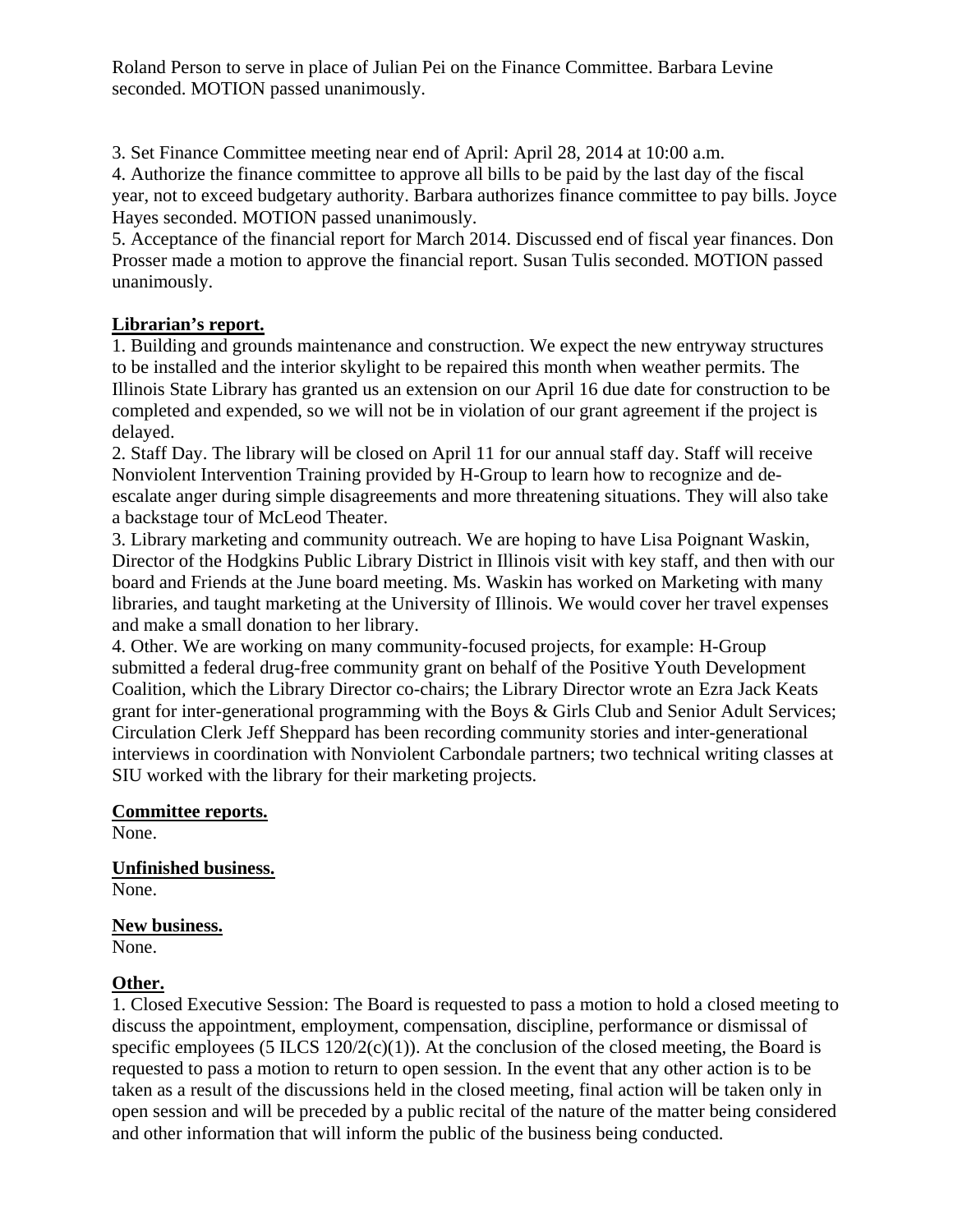At 5:17 p.m. Susan Tulis made a motion to motion to go into a closed meeting. Barbara Levine seconded. MOTION passed unanimously.

At 5:25 p.m. the open meeting was again called to order.

Roll was called. Trustees present: Roland Person, Philip Brown, Susan Tulis, Don Prosser, Joyce Hayes, Barbara Levine, Harriet Simon, Sharifa Stewart. Staff present: Diana Brawley Sussman. Trustees absent: Julian Pei.

Don Prosser made a motion to support the Director's recommendation to offer Maintenance Manager Jimmy Kalert a \$1,400 merit-based increase in addition to the 3% cost of living increase for staff in FY15. Philip Brown seconded. MOTION passed unanimously.

## **Adjournment.**

Meeting adjourned at 5:27pm

Next Board Meetings for 2014 (all in Public Library meeting room, 4:30 p.m.): May 14, June 11, July 9, August 13, September 10, October 8, November 12, December 10

#### **Respectfully submitted:**

Susan Tulis, Secretary

**Prepared by:** Diana Brawley Sussman, Library Director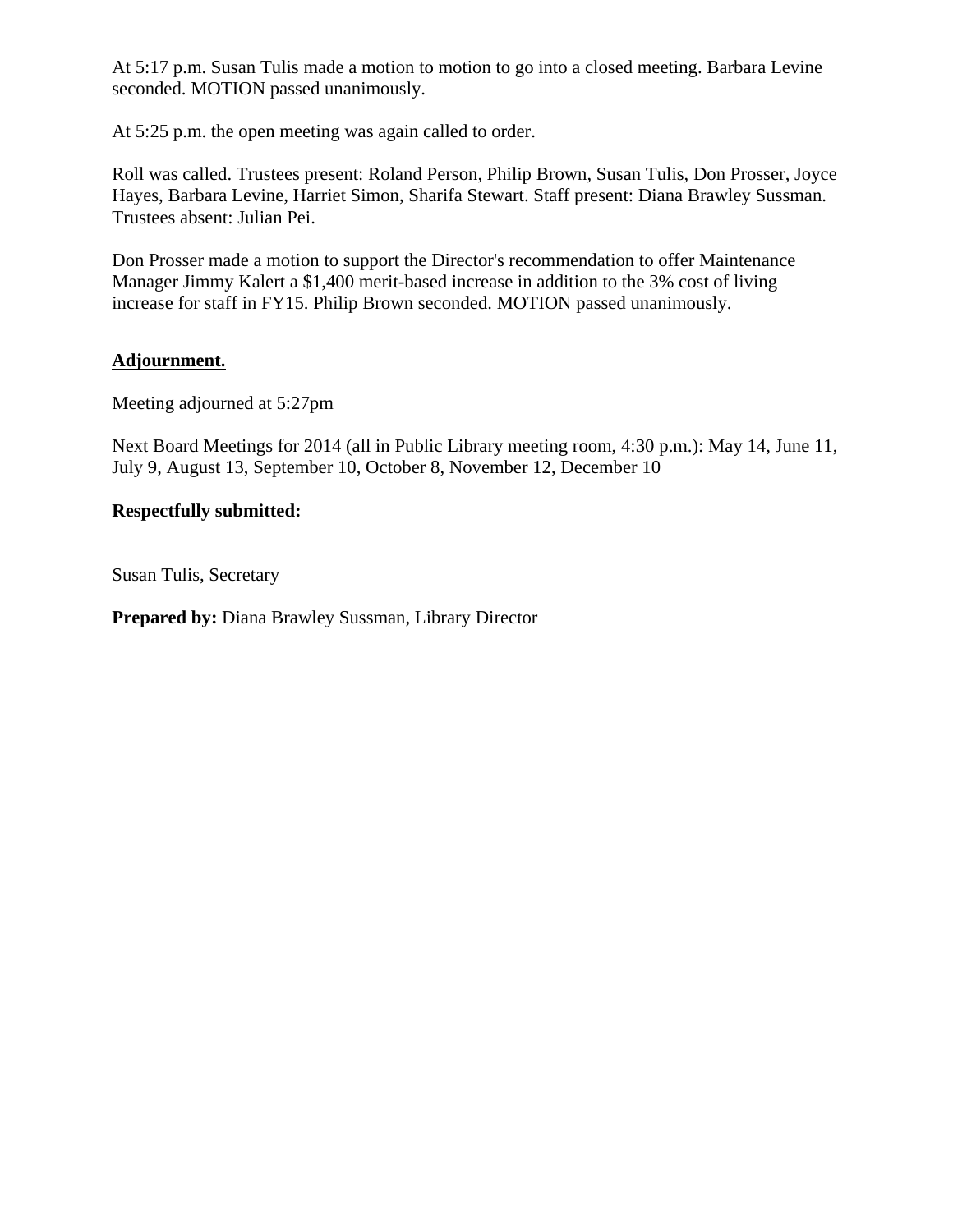#### **Carbondale Public Library Board of Trustees**

Wednesday, May 14, 2014 Meeting Room 4:30 p.m. 405 West Main St.

#### **MINUTES**

#### **Call to order.**

Called to order at 4:31

#### **Roll call.**

Introductions, audience and visitors. Visitors are asked to introduce themselves at this time and present any issues they wish to discuss. Visitors wishing to address specific agenda items will be granted two to five minutes at the discretion of the President, not to exceed a total of twenty minutes.

#### **Present.**

Roland Person, President Philip Brown, Vice President Susan Tulis, Secretary Don Prosser, Treasurer Barbara Levine Harriet Simon

#### **Absent.**

Joyce Hayes (1) Julian Pei (1 excused) Sharifa Stewart (1)

The number following the Trustee's name indicates the number of absences this fiscal year.

#### **Staff present.**

Diana Brawley Sussman, Library Director Gwen Hall, Finance Manager

**Visitors present.**  None.

**President's report.**  None.

#### **Secretary's report.**

1. Approval of the April 9, 2014 minutes. Harriet Simon made a motion to approve minutes with the following corrections: Correct date to April 9 (not 11) and add Harriet Simon to second roll call. Barbara Levine seconded. MOTION passed unanimously.

#### **Correspondence and communications.**

Correspondence: Discussed illegal download or bit-torrenting claims emailed from ICN. Cannot confirm that these claims are legitimate. Bit-torrenting and pornography are blocked by our filter. As an extra precaution we have tightened our Internet security.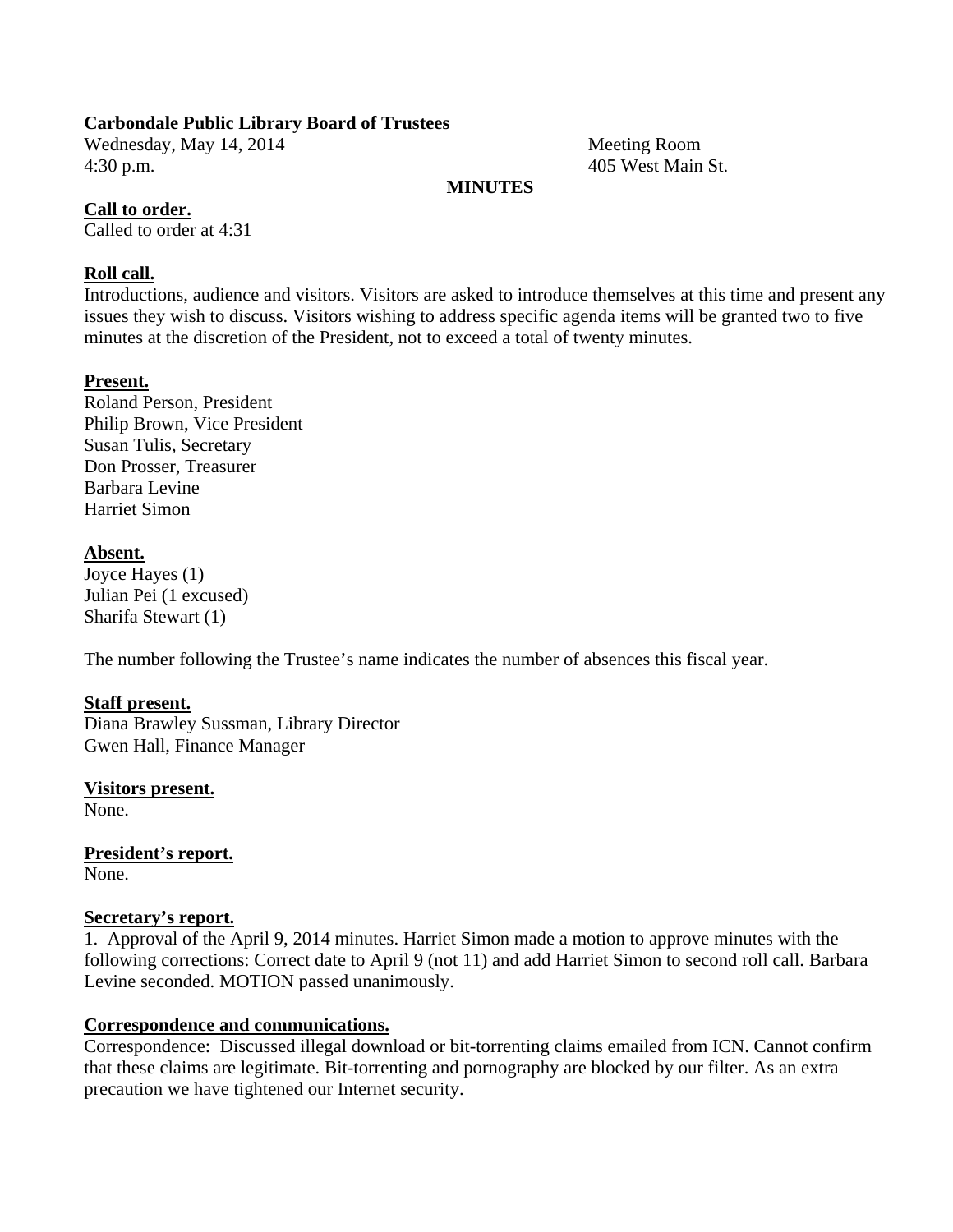## **Financial report.**

1. Approval of bills payable up to and including bills due May 16, 2014 to June 15, 2014. Don Prosser made a motion for the board to ratify payment of end of FY14 bills approved by finance committee. Susan Tulis seconded. MOTION passed unanimously. Don Prosser made a motion to pay bills including payment to today's entertainers for the music grant. Seconded by Susan Tulis. MOTION passed unanimously. 2. FY14 reserves. \$20,000 in revenue was withheld from the FY14 budget for expenditures in order to build library reserves. Barbara Levine made a motion that we move \$20,000 from our checking account into reserves. Philip Brown seconded. MOTION passed unanimously.

3. Acceptance of the financial report for April 2014. Finance Manager Gwen Hall discussed end of fiscal year finances and provided charts to demonstrate expense categories and to compare fiscal years. Harriet Simon made a motion to accept the financial report. Susan Tulis seconded. MOTION passed unanimously.

# **Librarian's report.**

1. Building and grounds maintenance and construction.

a. Yard maintenance. Discussed the results of one year without weed prevention chemicals (aside from spot treatments as needed), attempted in response to a patron's environmental concerns. There were multiple complaints about rampant weeds this spring. Discussed pros, cons and concerns.

b. Construction grant. The board asked how much the canopies cost. The Director will try to find a breakdown of final expenses, as the various aspects of the project are not priced separately in the construction contract.

2. Library marketing and community outreach. The Director is working on scheduling a library marketing expert to visit with library staff, and then board members, possibly at the June board meeting. Anticipated expenses include only travel and a \$100 donation to the expert's library.

3. Vote on method for collecting non-resident fees. Don Prosser made a motion to continue to use the taxbill method for collecting non-resident fees. Susan Tulis seconded. MOTION passed unanimously.

4. Trustee terms of office. Discussed expiring terms to be appointed by the Mayor.

5. Other. Have found a leak in the roof.

## **Committee reports.**

Approval of Finance Committee minutes. Philip Brown made a motion to approve the April 28, 2014 Finance Committee minutes. Harriet Simon seconded. MOTION passed unanimously.

## **Unfinished business.**

None.

## **New business.**

1. Disruptive patron conduct. Discussed a patron who sent a ban notice from the library (via Carbondale Police) on 5/3/2014 following three incidents on May 1, 2014 in which she verbally assaulted multiple library patrons using abusive language, and telling patrons not to come to the library. Victims included an African American man, two Latina women and an African American toddler. There are reports of similar incidents with this patron, usually including racist remarks, dating back to 2005. Don Prosser made a motion to continue the ban until and unless the board indicates otherwise. Susan Tulis seconded. MOTION passed unanimously.

# **Other.**

Don Prosser made a motion to ask the groundskeepers to go back to chemically controlling weeds. Barbara Levine seconded. Vote: Yes: Person, Tulis, Prosser, Levine, Simon. No: Brown. Three absent. MOTION passed.

**Adjournment.**  Adjourned at 5:19 p.m.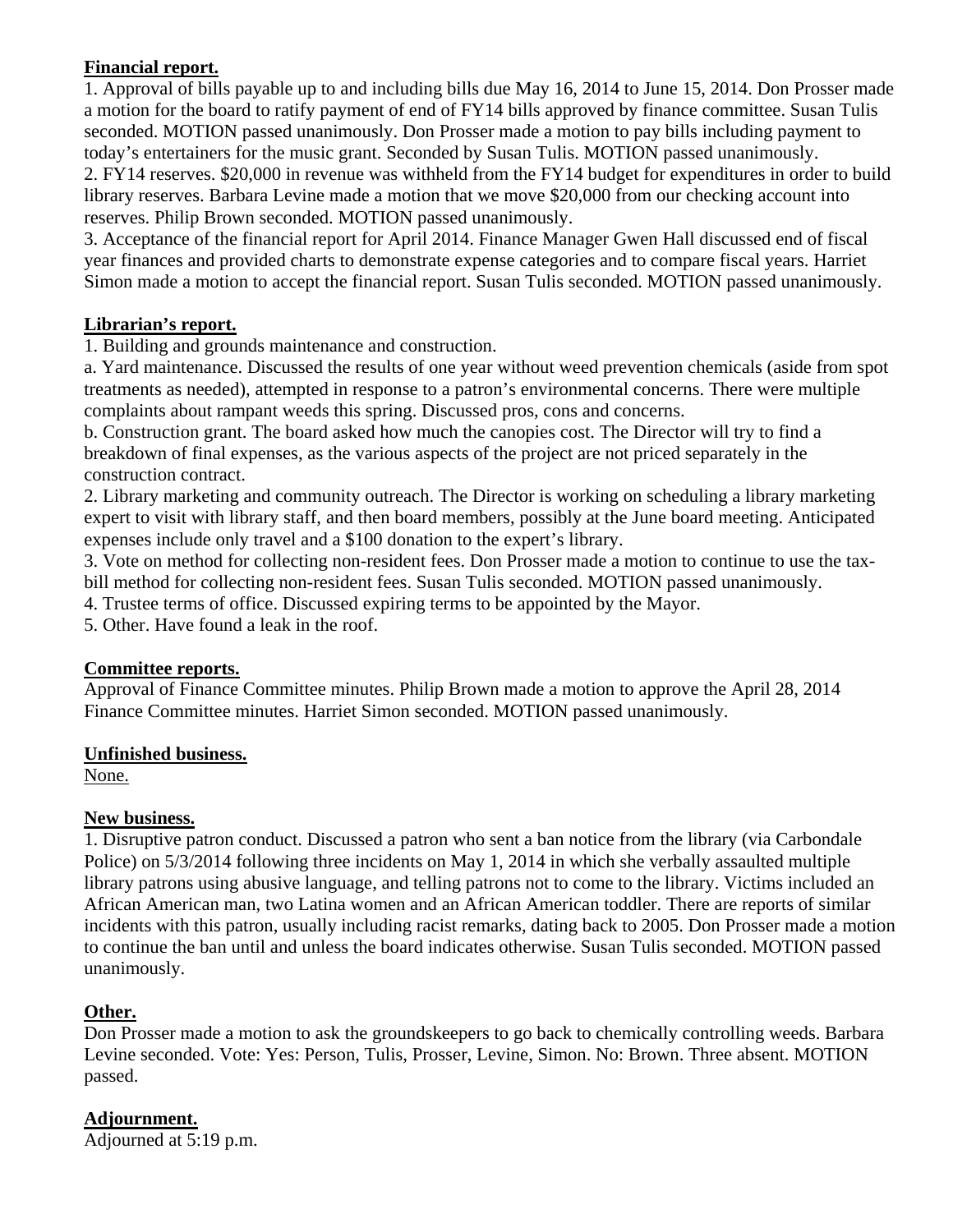Next Board Meetings for 2014 (all in Public Library meeting room, 4:30 p.m.): June 11, July 9, August 13, September 10, October 8, November 12, December 10

# **Respectfully submitted:**

Susan Tulis, Secretary

**Prepared by:** Diana Brawley Sussman, Library Director